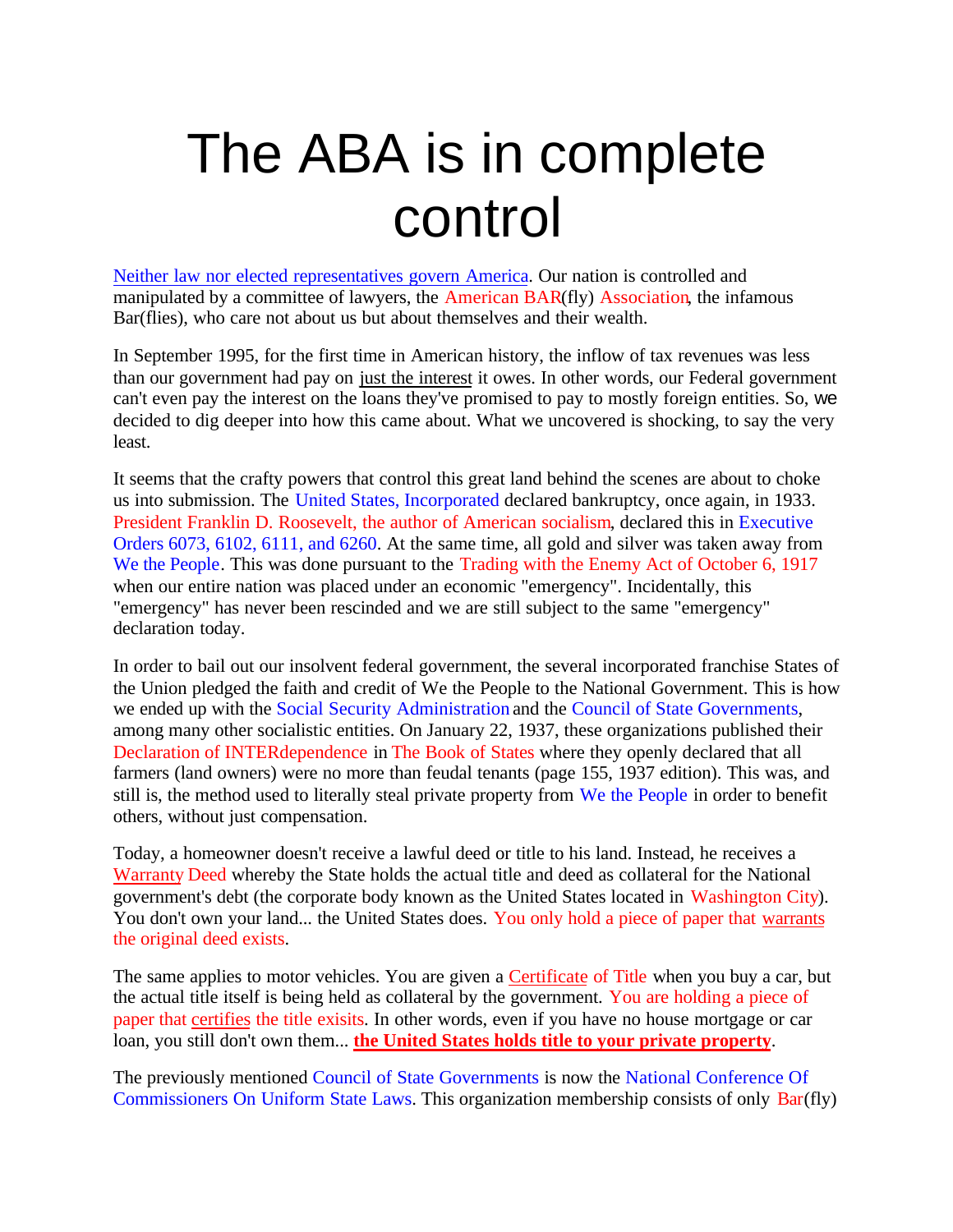licensed lawyers, the illegal and immoral monopoly that controls our nation. These licensed socialists (communists seize private land without compensation, don't they?) parade around with the royal Nobility Title of Esquire (Esq.), but according to the Constitution And By-Laws of their organization, they lobby for, pass, order, and execute statutory provisions to

**"help implement international treaties of the United States or where world uniformity would be desirable**" Source- 1990/91 Reference Book, National Council of Commissioners On Uniform State Laws, page 2.

In his book *The Tempting of America*, Robert Bork wrote on page 30

**"We are governed not by law or elected representatives, but by an UNelected, UNrepresentative, UNaccountable committee of lawyers applying no will but their own".**

He should know. Robert Bork was a Federal Judge and Supreme Court nominee.

It's a fact of truth that the Bar(fly) licensed lawyers have consistently done away with all Constitutional and Common Law and have substituted an enforced Statute Law of Codes (a/k/a Law of Merchant, Uniform Commercial Code) to keep We the People as collateral for a bankrupt United States. This is freedom and liberty? Remember, the United States (not We the People) is an artificial bankrupt corporate entity.

Once again, after World War II, the United States, Inc. declared Bankruptcy and Reorganization in 1950 [see *Title 5 of the United States Codes Annotated (5 USCA)*]. The Secretary of Treasury was appointed as the Receiver in Bankruptcy according to Reorganization Plan No. 26, *5 U.S.C.A. 903, Public Law 94-564*. Each year since 1863, the United States has continued to file more reorganization plans.

On July 23, 1965, the corporate United States government blatantly violated our Constitution when President Lyndon B. Johnson signed the Coinage Act of 1965 which completely removed our Constitutional coinage and money. There was NO Constitutional Amendment to change our lawful money. Congress had no authority to remove silver and gold from our money. In fact, Congress was mandated by our Constitution in Article I, Section 8 and Article I, Section 10 to maintain our silver and gold Coin (U.S. Dollar) under the equal weights and measures clause. We now have worthless paper Federal Reserve Notes a/k/a Bills of Credit, redeemable for neither silver nor gold. The fact is, according to our ordained Constitution of 1787, Congress has no authority to replace silver and gold coins. Only a Constitutional Amendment can do so. But not one State has ratified such a change. Such an action is called a *de facto* act (not based on fact or law) and is unauthorized and unlawful. But, the several States sanctioned and enforced this unlawful treason.

Since these BAR(flies) deemed themselves so successful in fooling We the People, they now feel they can do any prohibited act such as ban guns that are protected by the Constitution (Clinton and Reno are Bar(fly) members). This is how dangerous and communistic these licensed "Bar" members are. Trusting one is a mistake. The Congress, made up of 73% "Bar" member lawyers, passed the Federal Tax Lien Act of 1966, whereby the entire taxing and monetary system was placed under the Uniform Commercial Code (Public Law 89-719). The UCC was written by none other than the National Conference of Commissioners On Uniform State Laws, the Bar(fly)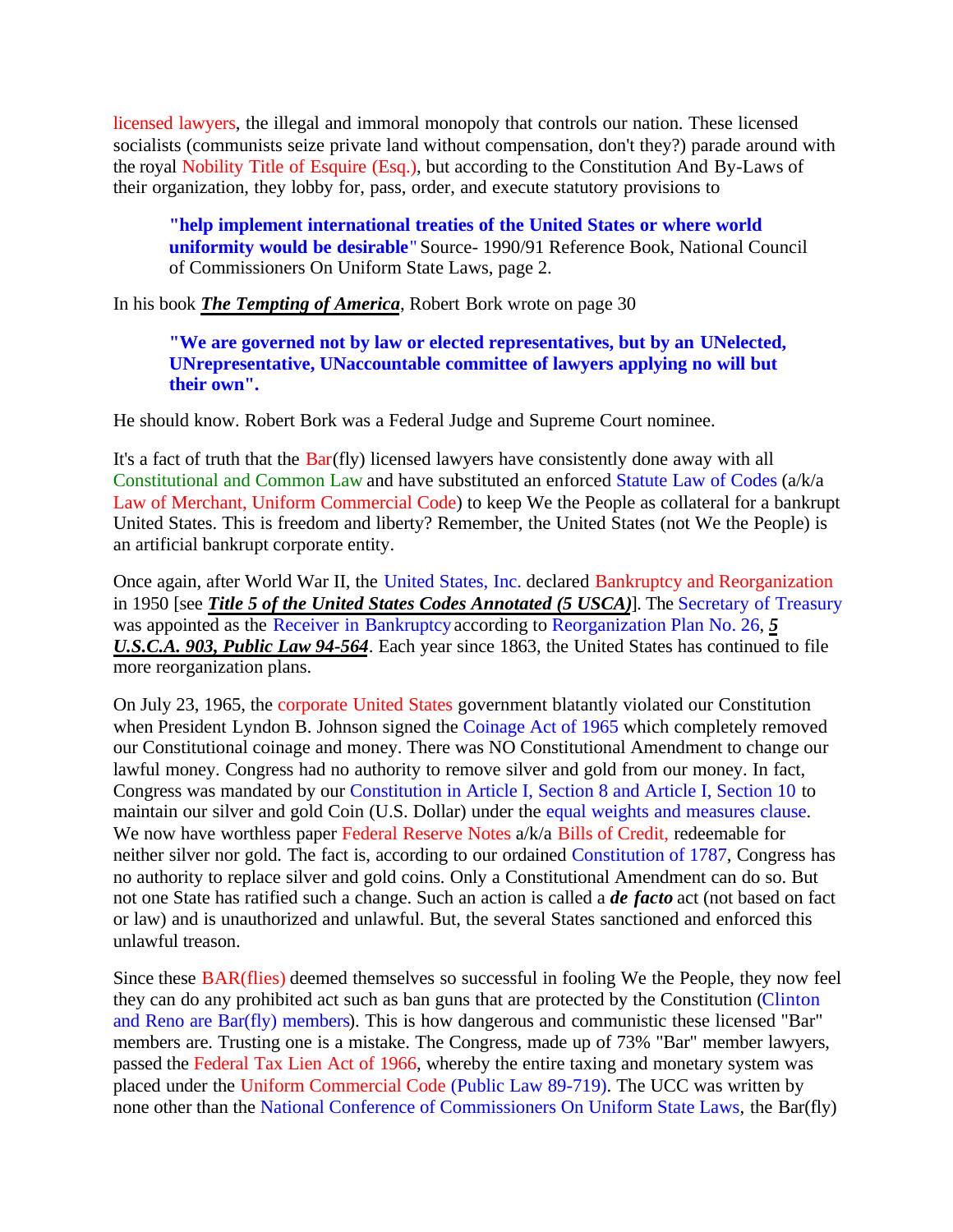lawyers. When you hire a lawyer to represent you in "court", that licensed "Bar" member is prohibited from protecting your Constitutional or Christian Common Law Rights. He has taken an oath as an "officer" of the Court (a military Martial Rule Officer), and he is sworn to uphold the wishes of the State, not yours. No "BAR" lawyer can represent you... he can only represent, under oath, allegiance the corporate State government.

On March 28, 1970, Richard M. Nixon, a Bar(fly) attorney, issued Presidential Proclamation No. 3972, declaring yet another "emergency" because the US Postal employees went on strike. This is how the common law US Post Office was placed under the control of the Department of Defense (source- *Dept. of the Army Field Manual, FM-41-10, 1969 Edition*). Then on August 15, 1971, Nixon declared in Proclamation No. 4074 that Federal Reserve Notes (Bills of Credit) could not be converted into gold. Once again, on September 21, 1973, a state of economic "emergency" was reiterated in Executive Order No. 10033. Then on October 28, 1977, *Public* Law 95-147 was passed which declared that banking institutions must be under the direction and control of the International Monetary Fund. This Act also declared that the uniform value of coins and currencies of the United States shall not apply to obligations issued after that date.

This is absolute proof that Federal Reserve Notes are worthless... Congress said so. The United States is insolvent (bankrupt) thanks to the work of some very cunning lawyers. A permanent state of "emergency" exists in order to implement their perversion of God's law. We the People are obligated to foot the bill and have unknowingly pledged our private property as collateral since 1863. The declared economic "emergency" has placed our monetary control under the International Monetary Fund (UN) with the Federal Reserve Corporation as the depository agent collecting the "debts", enforced by the Internal Revenue Corporation. There is no other word for this but FRAUD (perhaps deceit and trickery may be used as well).

## **Woe to you, lawyers! You load men with unbearable hardships, yet you won't allow the same burdens to touch you** (see *Luke 11:46*).

Jesus warned us about the "Bar" 2,000 years ago. We should have listened. The Lawyers have stolen our nation, our freedom, our God ordained Rights, and our liberties, and we didn't say a word. These proclaimed "emergencies" have created over 470 Federal Law provisions allowing the President extraordinary and UN-Constitutional powers through Executive Orders and Presidential Proclamations and Directives (PPD's). This may explain why nearly every President has been a lawyer. Clinton has enough *de facto* Executive emergency power to rule our nation without concern for the Constitution or Christian Common Law.

The perverted Roman Civil Laws choked Rome to ruin, and America is following the same path. Under these PPD's and Executive Orders, the President may seize property, organize and control industrial production, seize gold and silver, send military forces to foreign soil, institute martial law, seize and control all communication and transportation means, regulate and control all private business, and restrict all travel. Basically, he can control the lives of every American in any manner he wishes. This is "emergency power", and Executive Orders have already been issued to implement all or any of these wishes at any time. Welcome to the reality of the current America.

## *Senate Report 93-549* states